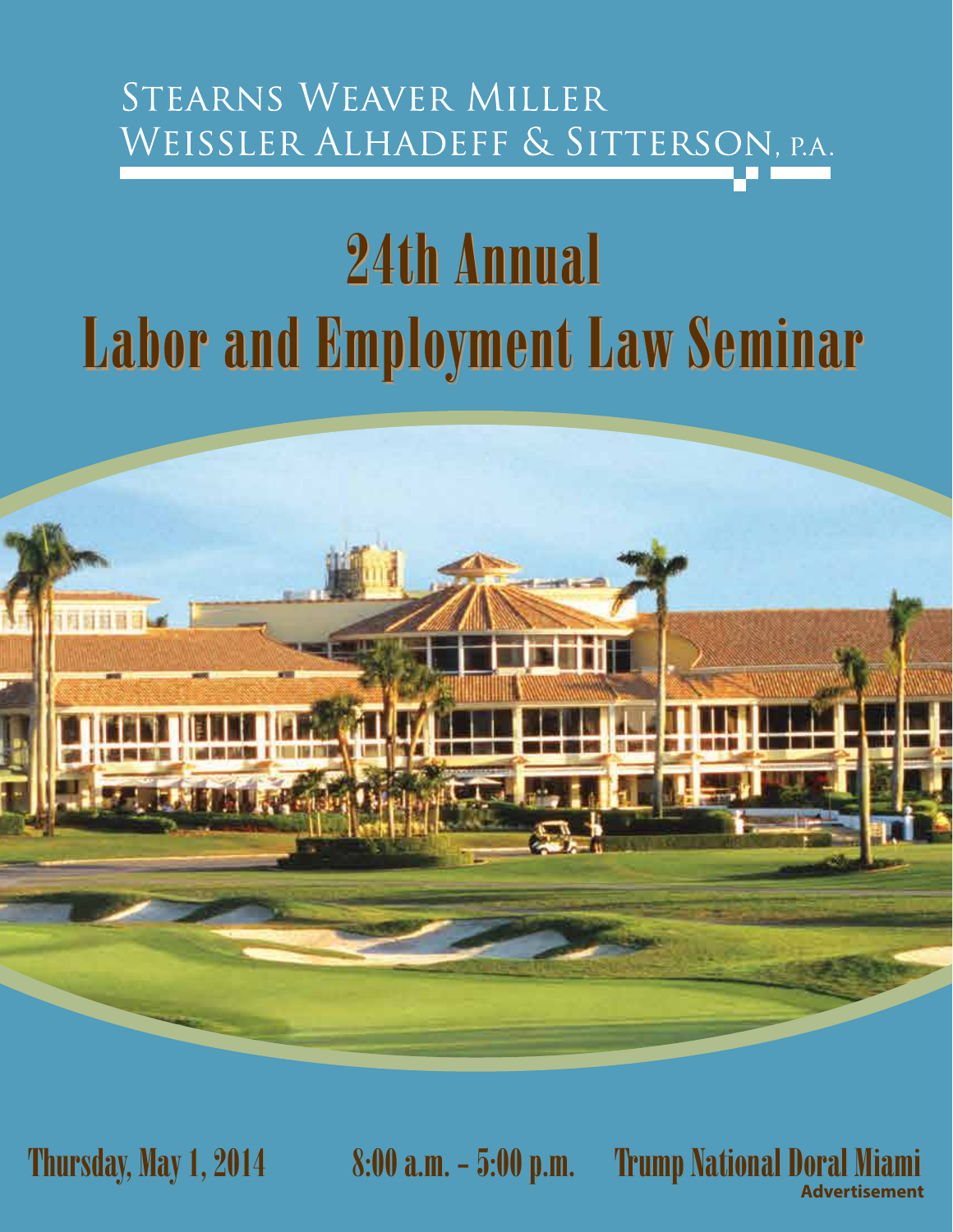

- 8:00 9:00 a.m. **Continental Breakfast & Registration**
- 9:00 10:00 a.m. **The NLRB and EEOC Sand Traps: What's Happening in 2014?**

*Robert T. Kofman, Stearns Weaver Miller*

The NLRB is aggressively intruding into non-union workplaces, attacking policies on social media, confidential information, and treating co-workers with respect. The EEOC is flexing its muscles, suing employers over releases and applicant background checks. Employers need more than a GPS system to stay out of the sand.

10:00 – 11:00 a.m. **Whiners or Winners? Whistleblowers Who "Tee Off" on Employers.**

*Susan J. Toepfer, Stearns Weaver Miller Andrew L. Rodman, Stearns Weaver Miller*

The filing of whistleblower retaliation claims has surged in recent years due to expanding statutory protections, court decisions favorable to plaintiffs, publicity received by some whistleblowers, and plaintiffs' desire to avoid the EEOC and file their claims in state court. In this session, we will discuss the status of the many federal and state whistleblower laws as well as how you can decrease your potential exposure to such claims.

- 11:00 11:15 a.m. **Break Break**
- 11:15 12:30 p.m. **Interactive "Employment Discrimination Do Juries Carry A Full Set of Clubs?"**

*Robert S. Turk, Stearns Weaver Miller Ingrid H. Ponce, Stearns Weaver Miller*

When sued, the first question is: "Will we win?" In employment discrimination cases that is usually up to the jury. We will take an inside look at the deliberations of a mock jury panel and watch how they made their decision. You get the chance to decide whether the jury got it right.

12:30 – 1:45 p.m. **Lunch — Keynote Speaker — The Secrets of Miami's Past**

*Dr. Paul S. George, PhD*

1:45 – 2:45 p.m. **Session A: The Top 10 HR "Need to Knows" About the Affordable Care Act As We Drive Into 2015.**

#### *Sharon Quinn Dixon, Stearns Weaver Miller*

The Supreme Court has ruled. Many features of the Affordable Care Act are already in place, but details of the most complex parts of the law for employers, including the "pay or play" rules and tax reporting, keep changing or being postponed. Attend this session to ensure that you are prepared to comply when the law fully applies to you.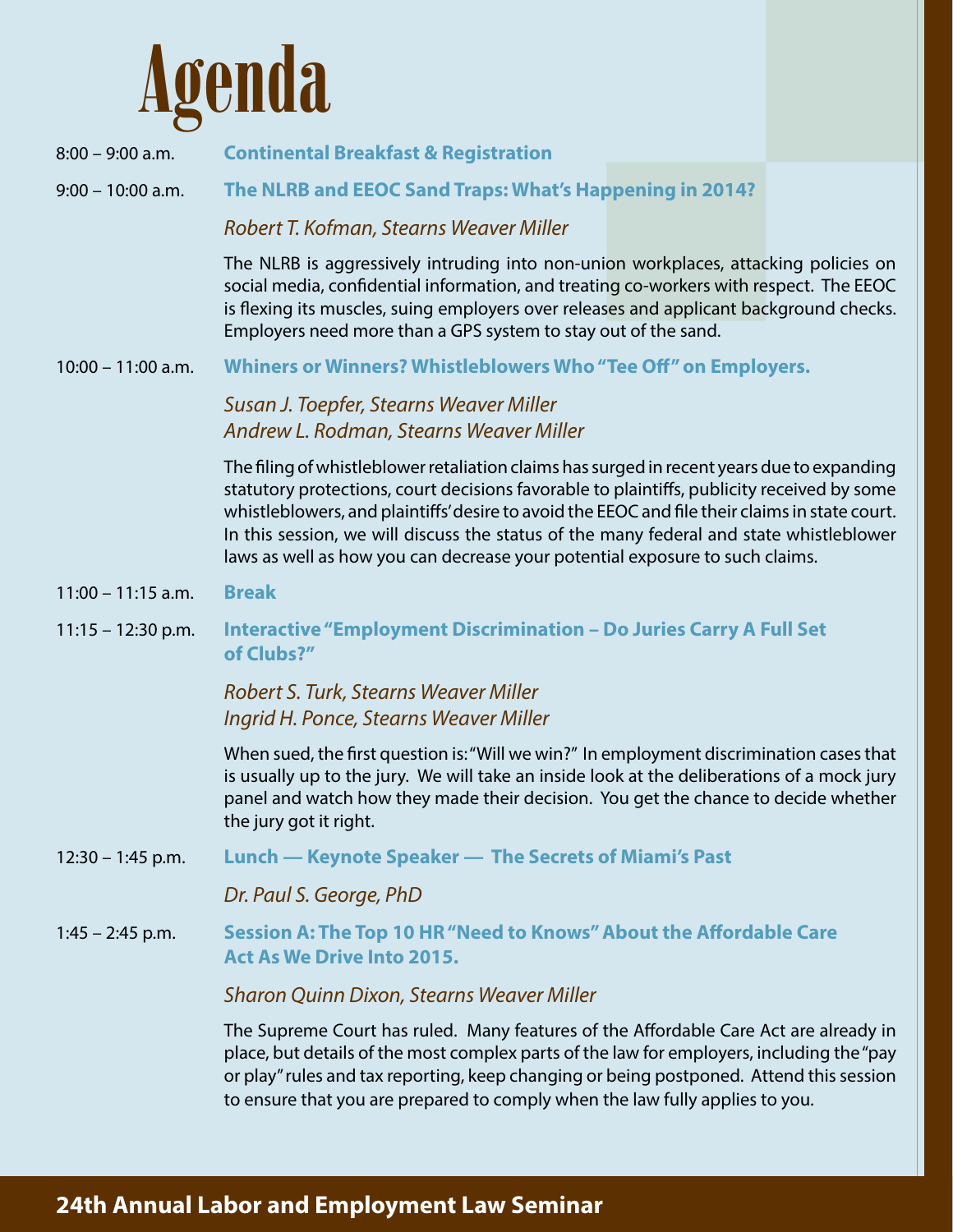**Session B: Avoiding The Rough When Dealing with "Family Responsibility" Issues.**

#### *Kara S. Nickel, Stearns Weaver Miller*

In the past, an employee's personal life was none of the employer's business. That has all changed. A new claim is on the horizon: "Family Responsibilities Discrimination". Whether it's a disabled spouse, an aging parent, childcare, spousal abuse, or pregnancy, employees are seeking leave and other accommodations for a variety of family-related issues. Employers must recognize and understand how to manage these issues or face claims under a host of federal and state laws.

**Session C: Employee Privacy, "BYOD", the Cloud and Social Media: Par is No Longer Acceptable for the Course.**

# *Tobi Beth Lebowitz, Stearns Weaver Miller Eric K. Gabrielle, Stearns Weaver Miller*

In an era of social media, cloud computing and bring your own devices ("BYOD") to work, employers are keenly aware of the hazards that can arise from their employees' online activities and often try to keep them out of the rough. To come in under par, however, employers must clearly understand the laws that serve to protect employees' privacy and the limits of employers' abilities to monitor their employees' online conduct.

2:45 – 3:00 p.m. **Break**

3:00 – 4:00 p.m. **Session A: New Mental Disorders Could Lead To Spike In ADA Claims.**

#### *Lisa K. Berg, Stearns Weaver Miller*

What do forgetfulness, menstrual cramps, and temper tantrums have in common? They are all symptoms of new mental health disorders recognized in the latest version of the Diagnostic and Statistical Manual of Mental Disorders (DSM-5), a handbook widely used by health care professionals to assess and diagnose mental disorders. This session will discuss the challenges employers face with the obligation of assessing these new mental disorders and determining whether they constitute a mental disability under the ADA for the particular employee.

**Section B: Avoiding Hazards On the Course, Understanding Immigration Options Before Extending An Offer of Employment.**

#### *Glenn M. Rissman, Stearns Weaver Miller*

Foreign-born talent may provide your company with the skill set it needs to thrive. Learn about various immigration options to employ workers lawfully in the United States and what it takes to sponsor employees for permanent residence.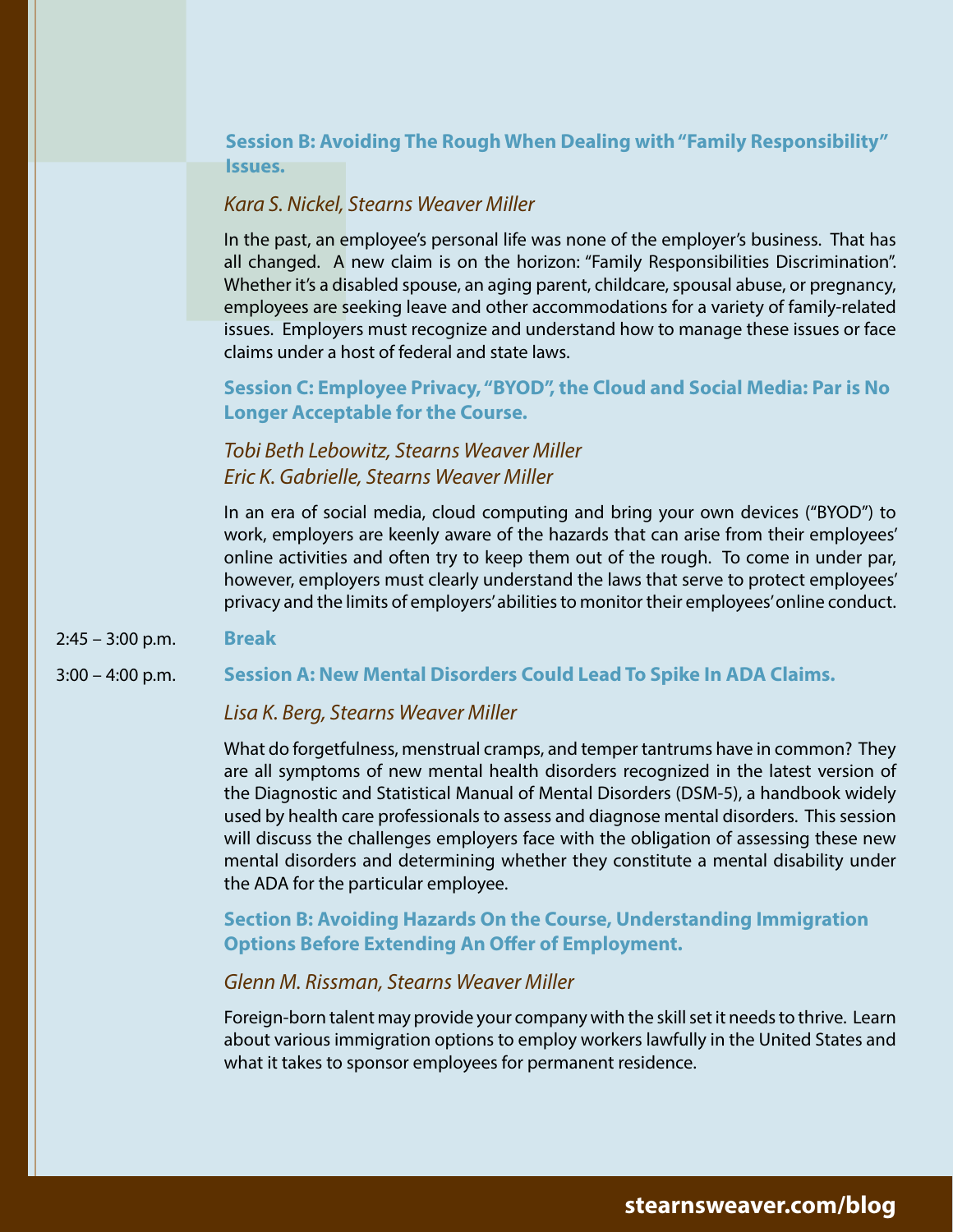#### **Session C: Executive Employment Contracts — There Are No Mulligans (Do-Overs).**

#### *John J. Heber, Manatt, Phelps & Phillips, LLP*

Today, more than ever, there are a myriad of challenges that must be managed when negotiating and drafting executive employment contracts. There are tax laws and regulations that can result in significant penalties if the contract is not drafted correctly. This session will include strategic issues including market pay practices for various executive positions.

4:00 – 5:00 p.m. **Session A: "The Art of the Deal": Negotiation and Psychology In The Workplace.**

# *Rene F. Ruiz, Stearns Weaver Miller Jorge Freddy Perera, Stearns Weaver Miller*

Life has been described as a series of negotiations. The same can be said of work. In our toolbox of workplace skills, negotiation is the most useful to not only resolve conflicts, but avoid them in the first place. Yet, few professionals take the time to examine and hone this critical life skill. This presentation will focus on how psychology impacts the wide array of workplace negotiations (both formal and informal) with an emphasis on channeling our inner psychologists to prevent and resolve workplace issues. How you view things such as supervision, employee performance management, discipline, and even collective bargaining will never be the same.

**Session B: Is The Grass Greener With Your Competition? Drafting And Enforcing Covenants Not To Compete.**

# *Eric S. Roth, Stearns Weaver Miller Bayardo E. Alemán, Stearns Weaver Miller*

A well drafted non-compete agreement can be an effective tool for protecting your business. We will discuss the critical provisions to include in the non-compete agreement and practical issues to consider when seeking to enforce a non-compete agreement.





*Would you have a golf course without a practice tee? Would you send clients or litigators to court without a practice courtroom? Stearns Weaver Miller attorneys on their "practice tee", a simulated, state-of-the-art courtroom in our Miami office.*

# **24th Annual Labor and Employment Law Seminar**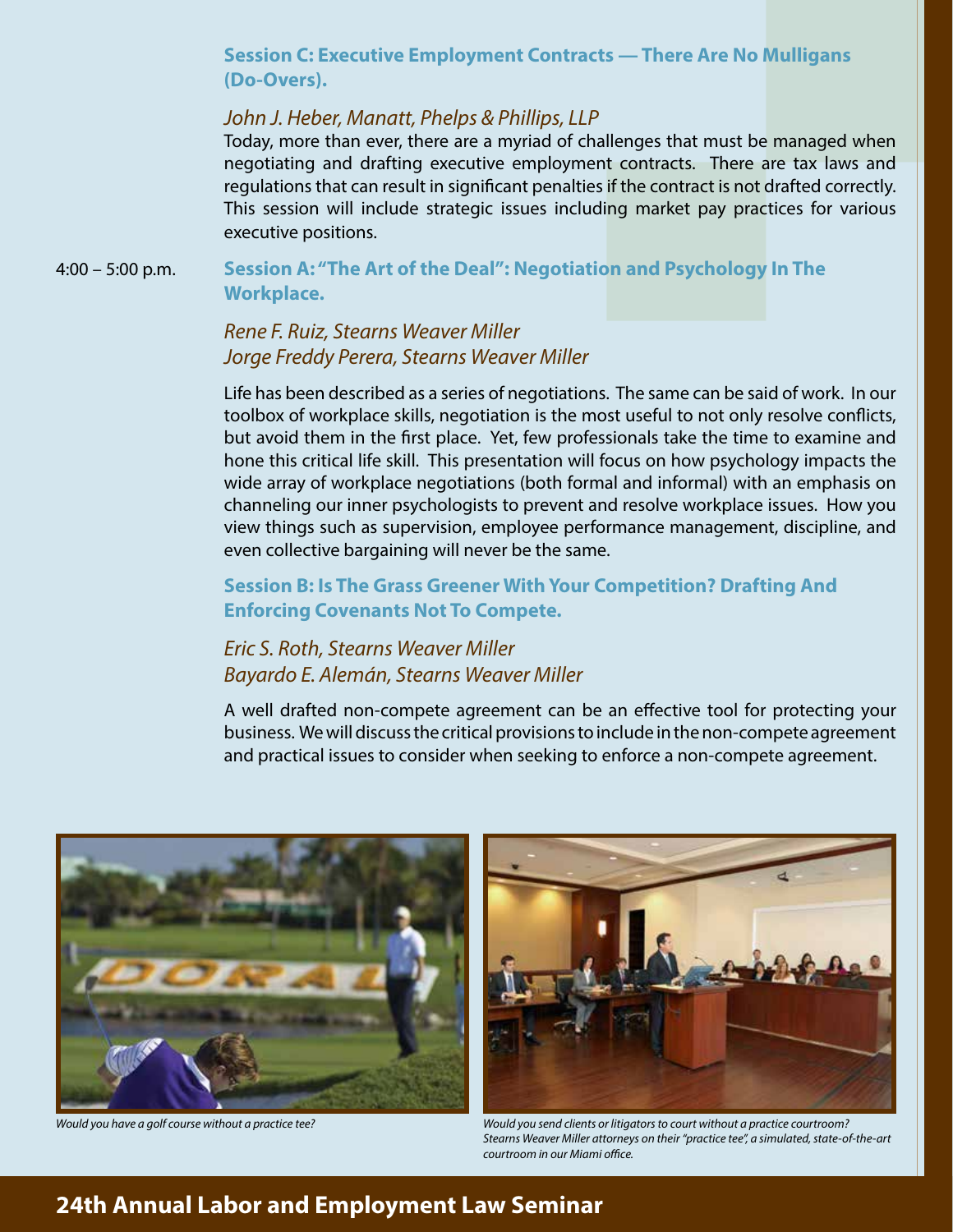

**Robert T. Kofman** is a Shareholder in the Firm, Co-Chair of the Labor and Employment Department and serves on the Board of Directors. Mr. Kofman is Board Certified by The Florida Bar in labor and employment law and AV-rated by Martindale-Hubbell. In *Chambers USA: America's Leading Lawyers for Business* (ranked in Band One for Labor and Employment in Florida). He is included in the Employment and Labor Law Category of *The Best Lawyers in America®*, *Florida Super Lawyers Magazine*, and *South Florida Legal Guide* "Top Lawyers in South Florida." He earned his J.D., with distinction, from Duke University and his B.A. from Pennsylvania State University.

**Robert S. Turk** is a Shareholder in the Firm and Co-Chair of the Firm's Labor and Employment Department. Mr. Turk is Board Certified by The Florida Bar in labor and employment law and is the current Chair of The Florida Bar's Labor and Employment Law Section. He is a past President of the Academy of Florida Management Attorneys. Mr. Turk was selected for inclusion in *Chambers USA: America's Leading Lawyers for Business* (ranked in Band One in Labor and Employment in Florida). He was recognized in 2012 and 2014 by *The Best Lawyers in America®* as Miami Litigation, Labor & Employment Lawyer of the Year. He is also recognized by *Florida Super Lawyers Magazine* and *South Florida Legal Guide's* "Top Lawyers in South Florida." He earned his J.D. and his B.A., Phi Beta Kappa, from the University of North Carolina, Chapel Hill.

**Bayardo E. Alemán** is a Shareholder in the Labor and Employment Department. He represents employers and management in all areas of labor and employment law, including defending employment discrimination lawsuits, retaliation claims, whistleblower litigation, and wage and hour compliance. Mr. Alemán also counsels employers on day-to-day human resources issues. Mr. Alemán earned his J.D., *cum laude*, from the University of Florida Levin College of Law.

**Lisa K. Berg** is a Shareholder in the Labor and Employment Department. Ms. Berg helps clients try to avoid litigation through daytoday counseling, on-site training, investigations, audits, contract drafting, and development of effective human resources policies and procedures. She also maintains a traditional labor practice in which she represents employers before the NLRB and handles collective bargaining, grievance arbitration, strike planning, and union avoidance. Ms. Berg is Co-Editor of the Florida Employment Law Letter and the Pocket Guide to Florida Employment Laws. A frequent presenter on a variety of labor and employment law issues, Ms. Berg has spoken at seminars sponsored by the ABA, EEOC, BLR, and various other organizations. She is Board Certified by The Florida Bar in labor and employment law and AV-rated by Martindale-Hubbell. Ms. Berg earned her J.D. from Emory University and her B.S. from Cornell University.

**Sharon Quinn Dixon** is a Shareholder in both the Tax Department and Labor and Employment Department and is Board Certified by the Florida Bar in tax law. She is also a Fellow of the American College of Employee Benefits Counsel. Ms. Dixon counsels employers about compliance of their employee retirement and welfare benefit plans. She was selected for inclusion in *Chambers USA: America's Leading Lawyers for Business* (ranked in Band One in Tax: Employee Benefits in Florida). She was recognized by *Florida Super Lawyers Magazine*, 2006-2010, *The Best Lawyers in America®*, 1993-2010 and *South Florida Legal Guide* "Top Lawyers in South Florida," 2008-2011. She earned her LL.M. in Taxation from the University of Miami, her J.D., *cum laude*, from the University of Miami and her B.S., *summa cum laude*, from Bradley University.

**Eric K. Gabrielle** is a Shareholder in the Labor and Employment Department. Mr. Gabrielle is Board Certified by the Florida Bar in labor and employment law. He focuses his practice on litigation of employment law issues in Florida federal and state courts and advises employers regarding compliance with all federal, state and local laws and regulations governing employment relationships. He earned his J.D., with honors, and his B.A. from the University of Florida College of Law.

John J. Heber is a Partner in the San Francisco office of the law firm of Manatt, Phelps & Phillips, LLP. He has extensive experience in executive compensation and employee benefits, and has been involved in the drafting and negotiation of executive contracts for public and private companies ranging from start-up to Fortune 50. Mr. Heber regularly advises on executive and board of director pay levels, and on trends in compensation practices and tax efficient pay strategies. He earned his LL.M. in taxation (Employee Benefits emphasis) from Golden Gate University, J.D. from Chicago Kent College of Law, and B.S. from California State University, San Diego. Mr. Heber is not a member of The Florida Bar.

**Tobi Beth Lebowitz** is a Shareholder in the Labor and Employment Department. Ms. Lebowitz handles a wide variety of employment law matters across a range of industries. She is a frequent speaker on employment issues and is a regular contributor to *Belabor the Point* a blog dedicated to the latest developments in labor and employment law. Prior to joining the Firm, she served as a law clerk for the Honorable Gary R. Jones of the United States District Court for the Middle District of Florida (now of the United States District Court for the Northern District of Florida). Previously, she was a litigation associate in the Jacksonville office of an international law firm.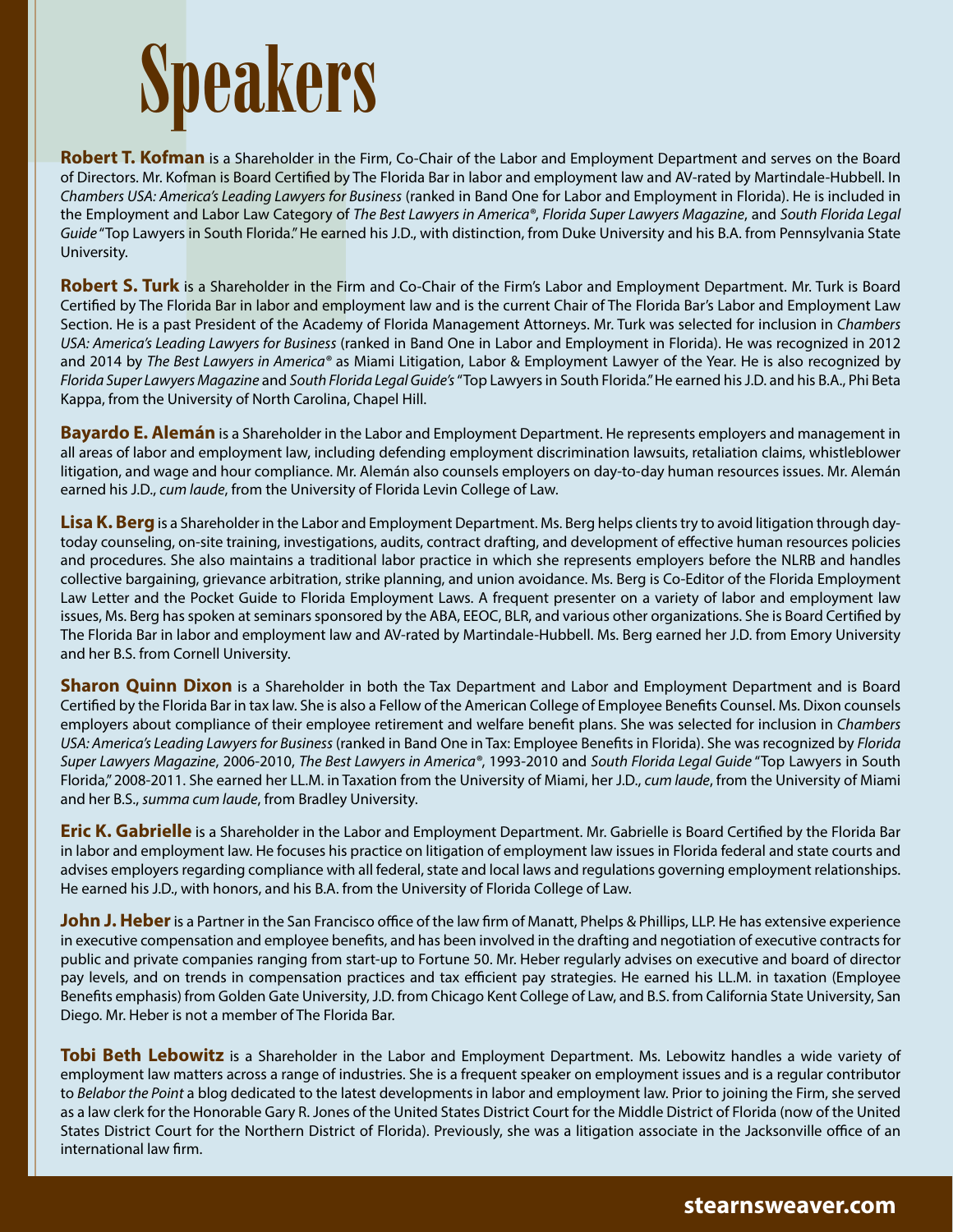**Kara S. Nickel** is a Shareholder in the Labor and Employment Department. She represents employers in employment litigation and administrative charges, and regularly counsels employers on the full range of employment issues, such as FMLA leave, performance management, terminations, reasonable accommodations and wage and hour compliance. She has experience in a variety of industries, including banking and financial institutions, healthcare, hospitality, retail, and technology. Ms. Nickel earned her J.D., *summa cum laude*, from the University of Miami School of Law and her B.A., *cum laude*, from the University of Miami.

**Jorge Freddy Perera** is an Associate in the Labor & Employment Department. Mr. Perera earned his J.D. from Nova Southeastern University Sheppard Broad Law Center where he graduated summa cum laude and as valedictorian in his graduating class. He represents private and public employers in all areas of labor and employment law, with an emphasis on traditional labor law. Mr. Perera has experience in a variety of other employment issues, such as claims of discrimination, retaliation and overtime.

**Ingrid H. Ponce** is a Shareholder in the Labor and Employment Department. Ms. Ponce focuses her practice on employment litigation and counseling, including sexual harassment, Title VII, ADA, ADEA, and Whistleblower claims. Ms. Ponce is a frequent speaker on issues such as investigating harassment/discrimination claims, religious discrimination and EEO Compliance.

**Glenn M. Rissman** is a Shareholder in the Labor and Employment Department. Mr. Rissman's practice focuses on employment law, immigration, and accessibility. Mr. Rissman regularly represents clients in a wide variety of matters arising under Title VII, Section 1981, ADA, ADEA, FMLA, WARN Act, FLSA, ERISA, and the Florida Civil Rights Act. He also advises employers regarding hiring, termination, and discipline of employees; compliance with federal, state, and local discrimination laws and wage and hour issues; sexual harassment matters; I-9 compliance and unauthorized employment; and mass layoffs and plant closings.

**Andrew L. Rodman** is a Shareholder in the Labor and Employment Department and serves on the Firm's Board of Directors. He represents and advises clients on a broad range of labor and employment related matters under state and federal law. Mr. Rodman also has served on the Board of Directors for GMSHRM as its Legislative Director. He is a co-editor of the Florida Employment Law Letter. Mr. Rodman earned his J.D., *cum laude*, from Boston University School of Law and his B.A., *magna cum laude*, from Brandeis University.

**Eric S. Roth** is a Shareholder in the Labor and Employment Department. Mr. Roth counsels clients on employment matters and compliance with corporate policies. He earned his J.D., *cum laude*, from the Georgetown University Law Center and his B.A., *cum laude*, from the University of Pennsylvania.

**Rene F. Ruiz** is a Shareholder in the Labor and Employment Law Department. Mr. Ruiz is experienced in defending companies in employee litigation, with an emphasis on harassment, discrimination, and the Fair Labor Standards Act. He regularly negotiates contracts for companies with unionized workforces and advises employers on contract administration. Mr. Ruiz earned his J.D., *cum laude*, from the University of Miami School of Law and his B.A., *magna cum laude*, from Florida International University.

**Susan J. Toepfer** is a Shareholder in the Labor and Employment Law Department. She represents employers in all legal issues relating to the employer-employee relationship. Ms. Toepfer's practice is focused on litigation of employment disputes in federal and state court, and counseling relating to affirmative action obligations of federal contractors and defense of OFCCP audits. Ms. Toepfer earned her J.D., *cum laude*, from the University of Michigan and her B.S., *magna cum laude*, from Vanderbilt University.



**Dr. Paul S. George** is a Professor of History at Miami-Dade College, Wolfson Campus. He also serves as a Historian to HistoryMiami. A native Miamian, Dr. George is a graduate of Miami-Dade College and the University of Miami. He also earned his Masters and Ph.D. degrees in History from Florida State University. Dr. George has taught at numerous universities and colleges, including Florida

State University, Florida A&M University, Florida Atlantic University, and the University of Miami.<br>Dr. George has authored fifteen books, nearly two hundred articles, book reviews, columns, and numerous unpublished manusc He has also served as editor of three books. Two of his books have won awards. He is a past-president of the Florida Historical Society, vice-chairman of the City of Miami's Heritage Conservation Board, director of the Historic Broward County Preservation Board and sits as a member of Metro-Dade County's Preservation Board. He is also past-president of the Louis Wolfson II Florida Moving Image Archive. Mr. George is editor of both *Tequesta*, the scholarly journal of the Historical Association of Southern Florida, and the same organization's *HM* magazine.

# **24th Annual Labor and Employment Law Seminar**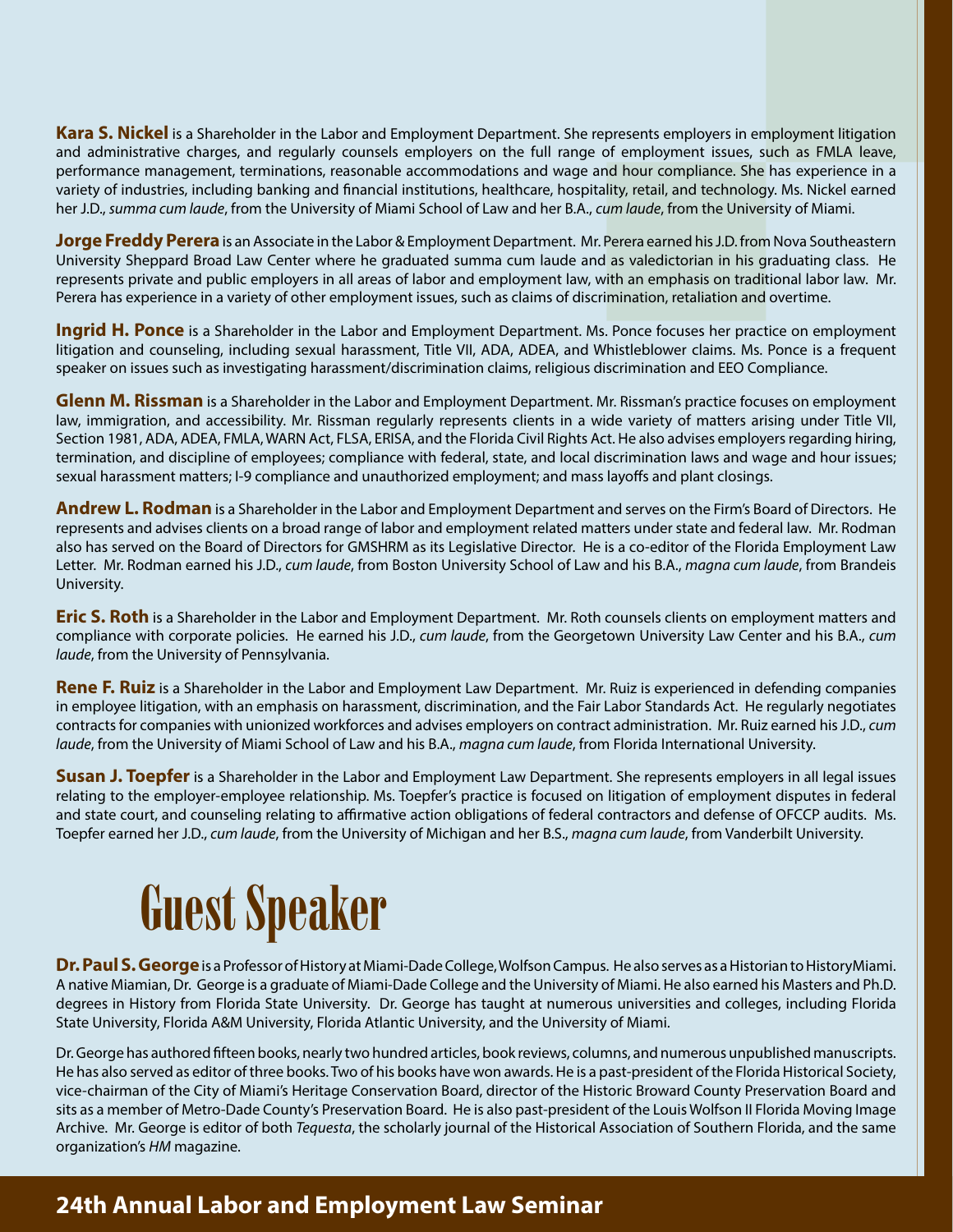# **STEARNS WEAVER MILLER** About WEISSLER ALHADEFF & SITTERSON, P.A.

# **About Us**

Stearns Weaver Miller is a full-service law firm with more than 110 attorneys serving clients throughout Florida and nationwide. With offices in Miami, Fort Lauderdale, Tampa and Tallahassee, we serve business clients and government agencies with a focus on litigation, real estate, labor and employment, business restructuring, corporate and securities and local government representation. **Visit us online at stearnsweaver.com**.

**Not to belabor the point, but...** Check out *Belabor the Point*, our blog dedicated to the latest developments in labor and employment law. **stearnsweaver.com/blog**

# **Our Clients**

We are proud to represent many of the businesses that have contributed to Florida's growth over the last thirty years. Our clients range from small start-up ventures to some of the largest multinational corporations in the world, as well as some of the country's most successful individuals and entrepreneurs. We have the practical business sense to resolve complex legal problems and to understand the impact of the law and the regulatory environment on our clients' businesses. We believe that our clients' success is our business.

#### **Rankings**

The firm is consistently recognized as among the best law firms in Florida by top legal publications. Our attorneys enjoy numerous accolades from client and peer review rankings such as *Chambers and Partners USA*, T*he Best Lawyers in America* and *Super Lawyers*.

#### **Community Involvement**

While we are proud of the legal victories achieved for our clients, we are equally proud of our commitment to our community. Our Firm provides financial and leadership support to a myriad of not-for-profit organizations impacting the arts, advocacy, children and families, community service, education, the environment, health and wellness and legal services in our community and beyond.

## **State of the Art Facilities**

Our team of trial lawyers is complemented by the full range of support staff and facilities required for trial preparation and training. This includes a state of the art simulated courtroom used to prepare witnesses for trial, as well as an in-house multimedia department dedicated to producing high-level presentation materials and audiovisual aids. We strive to offer the highest level of preparedness to our clients and attorneys to help them to acclimate to a courtroom setting before trial even begins.

#### **Miami**

Museum Tower 150 West Flagler Street Suite 2200 Miami, FL 33130 305.789.3200

#### **Fort Lauderdale**

New River Center 200 East Las Olas Boulevard 21st Floor (Penthouse A) Fort Lauderdale, FL 33301 954.462.9500

#### **Tampa**

SunTrust Financial Centre 401 East Jackson Street Suite 2200 Tampa, FL 33602 813.223.4800

#### **Tallahassee**

Highpoint Center 106 East College Avenue Suite 720 Tallahassee, FL 32301 850.580.7200

# **stearnsweaver.com/blog**